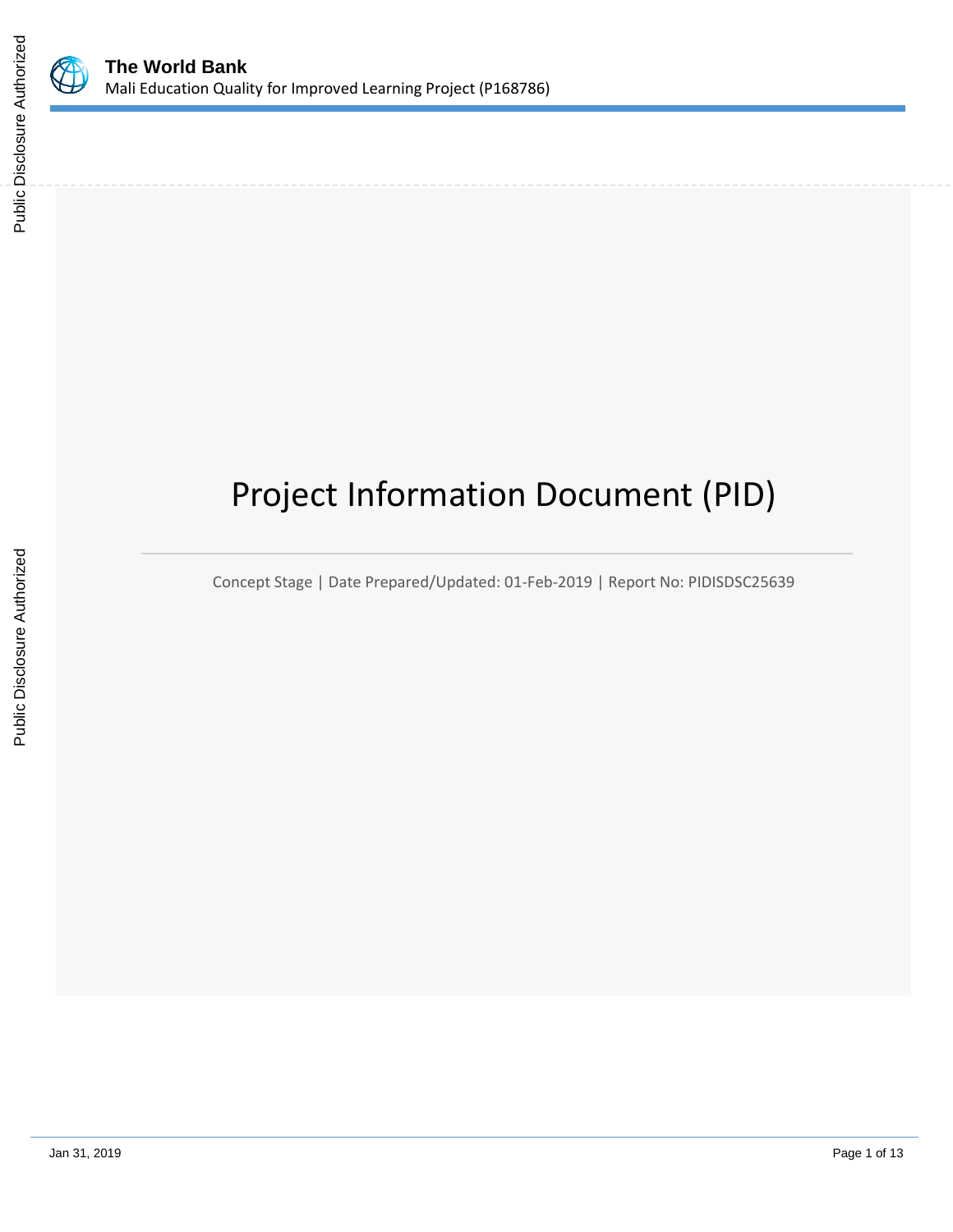

## **BASIC INFORMATION**

#### **A. Basic Project Data**

| Country<br>Mali                     | Project ID<br>P168786           | Parent Project ID (if any)  | Project Name<br><b>Mali Education Quality</b><br>for Improved Learning<br>Project (P168786) |
|-------------------------------------|---------------------------------|-----------------------------|---------------------------------------------------------------------------------------------|
| Region                              | <b>Estimated Appraisal Date</b> | <b>Estimated Board Date</b> | Practice Area (Lead)                                                                        |
| AFRICA                              | Mar 04, 2019                    | Jan 30, 2020                | Education                                                                                   |
| <b>Financing Instrument</b>         | Borrower(s)                     | <b>Implementing Agency</b>  |                                                                                             |
| <b>Investment Project Financing</b> | Republic of Mali                | Kinane AG Gadeda            |                                                                                             |

#### **Proposed Development Objective(s)**

The project development objective is to increase equitable access to the second cycle of basic education in underserved regions, to improve teaching and learning conditions in basic education, and to enhance the resilience of the education system, with a focus on girls

#### **PROJECT FINANCING DATA (US\$, Millions)**

#### **SUMMARY**

| <b>Total Project Cost</b> | 45.70 |
|---------------------------|-------|
| <b>Total Financing</b>    | 45.70 |
| of which IBRD/IDA         | 0.00  |
| <b>Financing Gap</b>      | 0.00  |

#### DETAILS

#### **Non-World Bank Group Financing**

| <b>Trust Funds</b> | 45.70         |
|--------------------|---------------|
| Miscellaneous 1    | $+5.70$<br>45 |

Environmental and Social Risk Classification **Concept Review Decision**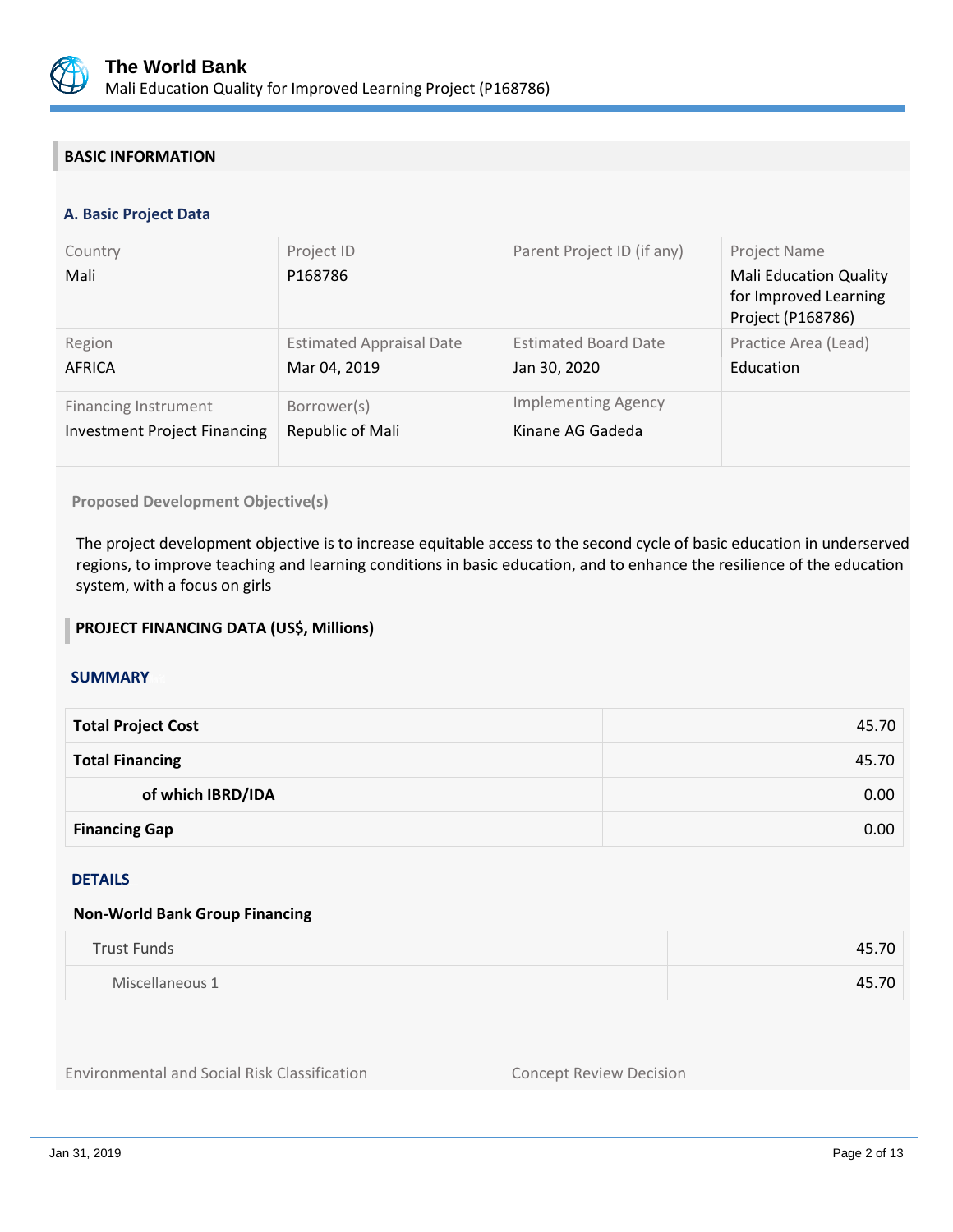

Moderate Track II-The review did authorize the preparation to continue

Other Decision (as needed)

#### **B. Introduction and Context**

#### Country Context

1. **Rapid population growth is the biggest challenge in reducing poverty and improving social services in Mali.** Mali is a land-locked country in the Sahel region in West Africa and has a national territory that spans 1,240,000km. The population is currently estimated at 18 million (2016), with an annual population growth rate of about 3.2 percent<sup>1</sup>. Mali's population is extremely young with the median age standing at 16.2 years compared to the global average of 30 years; as many as 11.7 million Malians (66 percent of the population) are estimated to be under the age of 24 (Public Expenditure Review (PER), 2017). Under moderate projections, this number will reach nearly 18 million by 2030, and double by 2045. This young population will put enormous pressure on the education system and the labor market. Although sparsely populated, with only 10 percent of its people living in the north, high population growth rates and drought have fueled food insecurity, poverty, and instability. The delivery of services in such a large territory is challenging, affecting geographic equity and social cohesion. Whether the population growth will be able to generate economic growth will depend on many factors, chief among them the younger population's foundational cognitive and non-cognitive skillsets and training levels.

2. **Despite continued and growing security concerns in the country, there is renewed hope for Mali.** Presidential elections were peacefully conducted in June 2018, legislative elections are scheduled in June 2019, and local government elections took place in November 2016. Peace negotiations between government and two rebel coalitions, known as the "Platform" and "Coordination" groups in the North resulted in an agreement signed on 15 May and on 20 June 2015, with the international community represented in the peace agreement implementation oversight committee. The agreement includes important provisions to strengthen decentralization and integrate former armed groups into Mali's army as well as a development zone and program of accelerated development (*Programme de Développement Accéléré du Nord*). It is a promising development for the country and anticipates support from development partners to identify immediate and longer-term recovery and development priorities, as well as accompany their implementation. Yet security, critical to poverty reduction and economic recovery, remains fragile, with attacks by armed groups on the UN force and the Malian army continuing, mostly in the North.

3. **Despite volatile security conditions, economic performance continues to be relatively strong.** Mali is a vast country with a highly undiversified economy. Since 2011, real GDP grew by 1.7 percent in 2013 and 7.2 percent in 2014 (PER, 2017). The medium-term economic outlook is promising, with expected growth rates of 5.3 percent and 5.2 percent in 2016 and 2017, respectively. Thanks to increased agricultural production and rainfall, the primary sector growth accelerated from 6.9 percent in 2015 to 7.6 percent in 2016. The tertiary sector growth has been robust (at about 6 percent since 2014) following renewed dynamism in the Information Communications Technology (ICT) sector. Economic growth is projected to stay robust at about 5 percent over the medium term, in line with Mali's long-run potential growth

 $\overline{a}$ 

<sup>1</sup> General Population Survey (2009). *Recensement Général de la Population et de l'Habitant réalisé en 2009*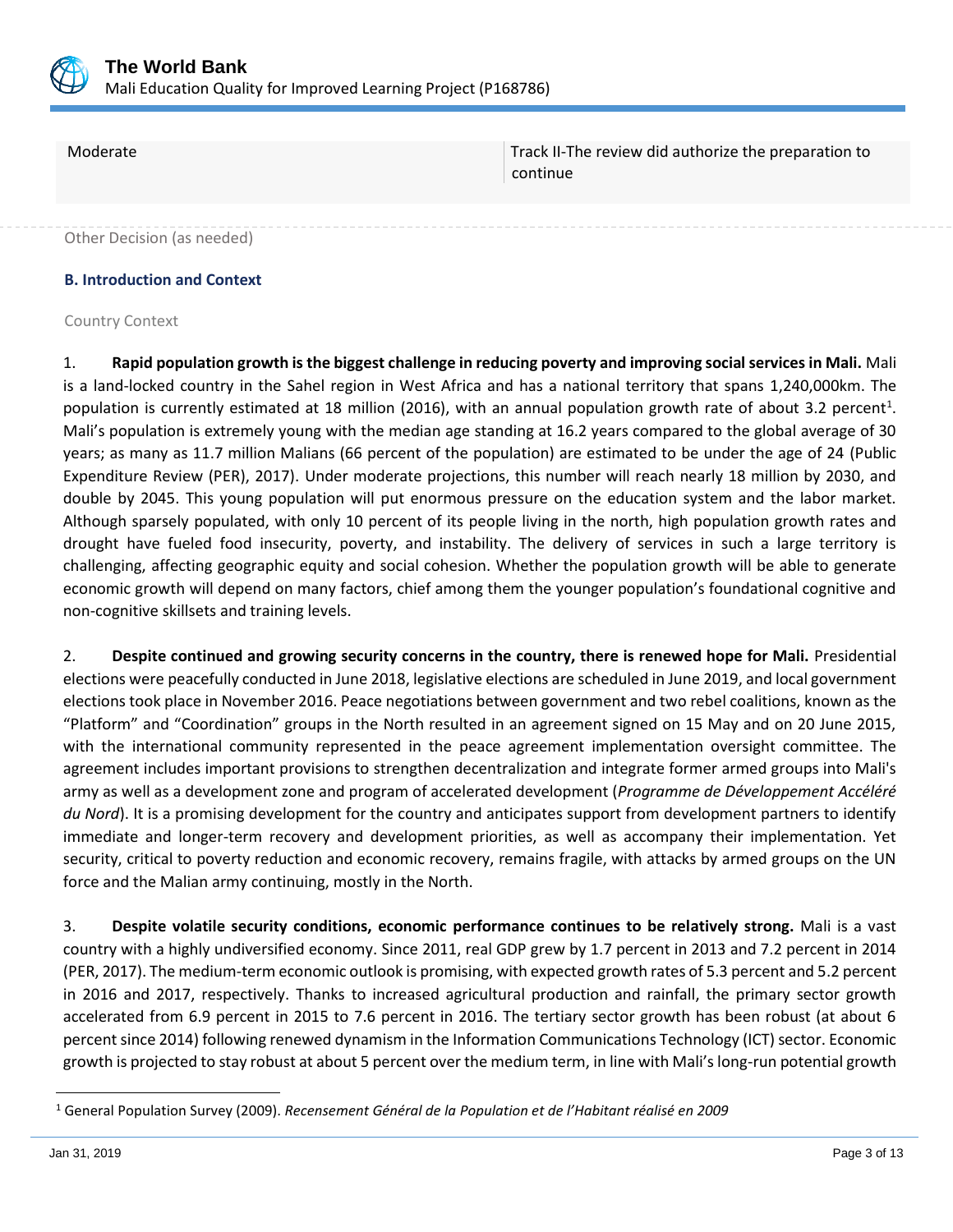

rate. Agricultural growth is underpinned by favorable weather and positive effects from input subsidy reform. Services growth will continue in telecoms, transport, and trade. Inflation is projected to be moderate for as long as agricultural production keeps food prices controlled. Yet, regardless of the 2015 peace agreements, the north is still difficult for the government to control, and insecurity has spread to the center and southern regions.

4. **Mali is ranked fourth to last in the newly launched World Bank Human Capital Index (2018).** Prior to the 2012 political and security crisis, Mali had succeeded in reducing poverty. Between 2001 and 2010, the country experienced an overall drop in national poverty from 56 percent to 43 percent. In 2013, the poverty rate rebounded to 45 percent. Regional differences also persist. Poverty is much lower in urban areas, with 90 percent of all poor households living in rural areas, and concentrated in the south, an area where the population density is highest. For instance, the Sikasso area has the highest incidence of poverty (83.2 percent)2. Drought (2012) and conflict (2012-2013) have only increased the incidence of poverty. The widespread poverty in Mali was exacerbated by the 2011 political crisis. Thirty (30) out of 100 Malian children are stunted and so at risk of cognitive and physical limitations that can last a lifetime. In addition to low health outcomes, only one in three Malians aged 15-24 years is literate. Today's children who start school at age 4 are expected to complete, on average, just 5.6 years of school by their 18th birthday. Mali is among the countries with the highest maternal mortality and an extremely high rate of adolescent fertility—with 169 children born to every 100 young women under the age of 20. Girls either never enroll or quickly drop out of school to help at home or get married. According to UNICEF, more than half of Malian girls are already married by the age of 18. The Human Capital Index (HCI, 2018) shows that Malians born today will only reach 32 percent of their productivity potential, due to deficiencies in human capital formation.

## Sectoral and Institutional Context

5. **In the context of high levels of poverty, insecurity, and demographic growth, Mali has made progress in improving access to education overall.** Between 1999/2000 and 2015/16, the gross enrollment rate (GER) increased from 1.7 percent to 4.4 percent in pre-primary, from 57.4 percent to 77 percent in primary, from 21.5 percent to 54.2 percent in lower secondary, and from 7.4 percent to 17.7 percent in general secondary education. In addition, Mali has more than doubled access to technical secondary education, technical vocational education and training, and higher education. However, data from 2015/16 academic year clearly indicate that the current situation is still way far from universal coverage, particularly in basic education which remains compulsory for all as well as a sharp decline in performance, in comparison to GERs that were much higher before the crisis.

6. **While boys and girls have almost equitable access in pre-primary, girls are disadvantaged in all other levels of education.** In 2014/15, girls were 5 percent less likely to be enrolled in the first and second cycles of basic education (fondamental), 4 percent less likely to be enrolled in secondary education (general, technical, vocational) and 18 percent less likely to access higher education. The use of administrative data supports these same findings. Overall, girls benefit from a lower level of schooling with a GER of 72 percent in the first cycle of basic education (compared to 82.2 percent for boys), 47.5 percent in the 2nd cycle of basic (compared to 60.7 percent for boys) and 14.6 percent in general secondary education (compared to 20.7 percent for boys). Girls are routinely excluded from education, especially in rural areas where they are expected to help with household chores or are married in their early teens. According to UNICEF, more than half of Malian girls are already married by the age of 18. In addition, long distance to school, lack of resources,

 $\overline{a}$ 

<sup>2</sup> Based on the traditional (consumption) poverty measure (World Bank. 2015. *Priorities for Ending Poverty and Boosting Shared Prosperity: Mali Systematic Country Diagnostic.* Washington, DC: World Bank).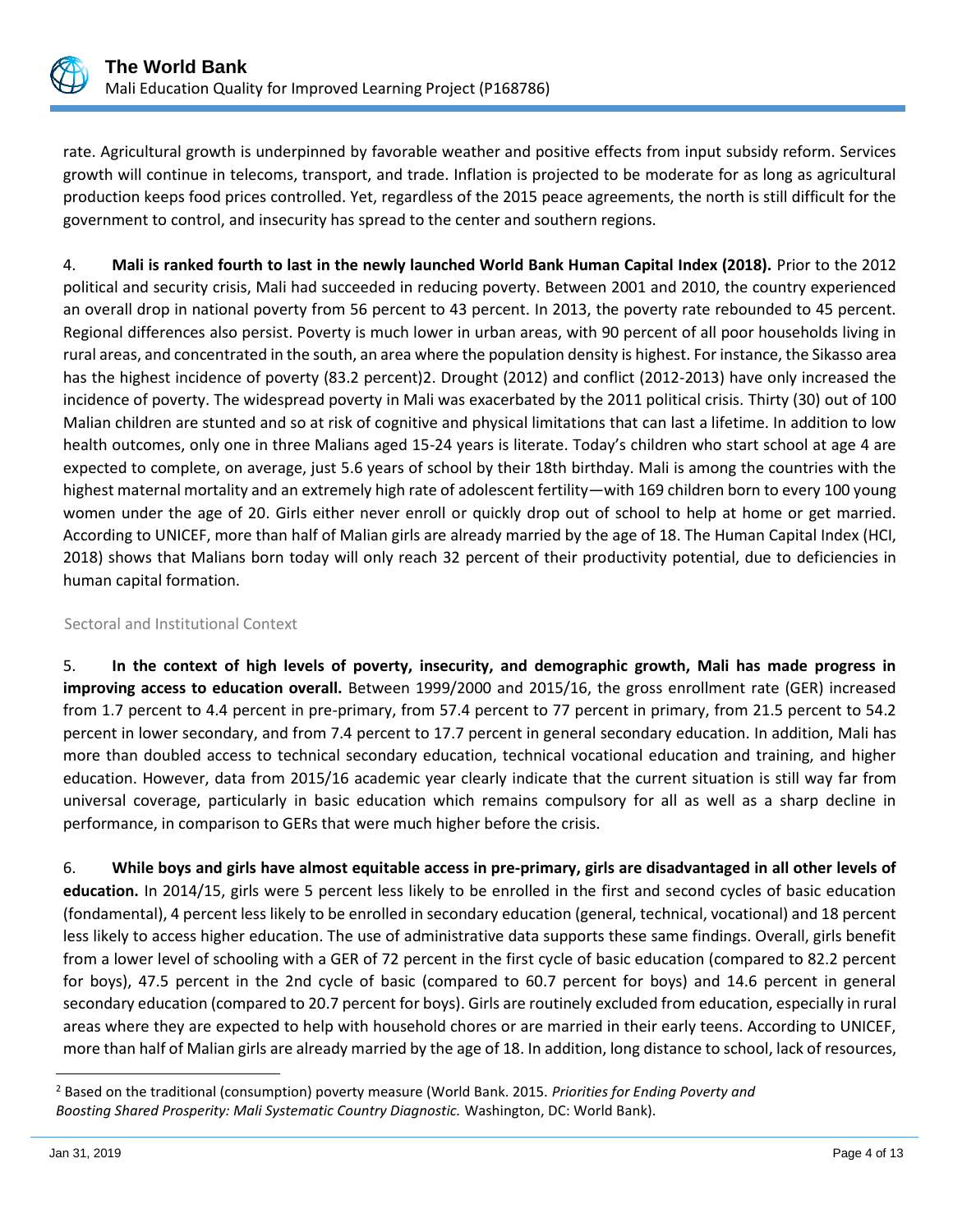

and lack of parental interest in education explain these low levels of girls' enrollment and transition to secondary (RESEN, 2017).

7. **Results from national and international assessments show weak learning outcomes.** Results obtained from the 2015 national student assessment show that the level of acquisition in Malian schools are generally very weak and need to be significantly improved. Nearly 80 percent of Malian students' complete basic education without the basic knowledge required. For example, only 41 and 38 percent of second grade students in Mali perform satisfactorily in reading comprehension and in math respectively, while the results of sixth grade students are 48 percent in French and 31 percent in math, respectively. PASEC assessments (2011-12) also show that more than half of second grade students and nearly 90 percent of fifth grade students do not acquired the expected skills for their levels. One in five Malian students in second grade cannot understand a sequence of simple sentences in writing and speaking, two-thirds cannot perform several complex tasks in reading and writing, and only a third of the students meet grade requirements.

8. **The impact of the political and security crisis continues to reverberate today**. The crisis has negatively impacted the education system as a whole: firstly, the crisis has compromised access to education for thousands of school-age children, particularly in the north of the country, due to massive population displacements and school closures. Since the government gave the instruction to unconditionally accommodate displaced students in the South, classes became overpopulated which created enormous problems in the classroom, principally affecting the quality of instruction. The crisis has also led to the destruction of school infrastructure and equipment. In Gao and Mopti for instance, schools were occupied by the armed groups and displaced populations and used as shelters, which led to the degradation and destruction of school infrastructure and equipment. In addition, several classrooms and administrative offices have been converted into animal shelters. In most schools in the occupied areas, instructional materials were deliberately damaged, and information technology and science laboratory equipment taken away. The crisis has also exacerbated the problem of teacher shortage in Mali and increased difficulties in effective teacher deployment and management. In the rural areas of the North, many teachers who were initially deployed had also been displaced due to insecurity and no longer want to return, thus aggravating the lack of teaching staff in these areas. In addition, several requests for transfer were made, resulting in a surplus of teachers in urban areas and especially in some of the northern cities. Although this phenomenon of under- and over-staffing of teachers between rural and urban areas predated the crisis, the security situation in the North has aggravated the situation.

9. **Growth in the number of school-aged children is to be the most pressing constraint on Mali's education sector in the coming years.** Even under moderate estimates, the number of youth and children between the ages of 5 and 19 is expected to increase from 7 million in 2015 to 9.4 million in 2025, a rise of almost 50 percent (PER, 2017). Currently, approximately 3 million youth and children are enrolled at primary, lower secondary, and upper secondary schools across Mali, suggesting that participation is under 50 percent. Even if Mali were to double capacity by 2025, participation would only go up to 66 percent, which is still a dismal outcome demonstrating that increasing resources available to the sector is insufficient to improve performance. Mali needs more schools, more qualified teachers, and updated teaching materials. All of these are directly linked to the availability of robust and sustainable funding. Assuming current gross enrollment rates held steady without any improvements or deteriorations, the growth of school age population would increase new enrollments just at the basic level by 1.4 million by 2025 (PER, 2017).

10. **Education remains the top priority sector of the government of Mali, continuing to be the largest source of public funding**. Mali has increased funding for education since 2004. In 2015, Mali spent approximately CFA 242 billion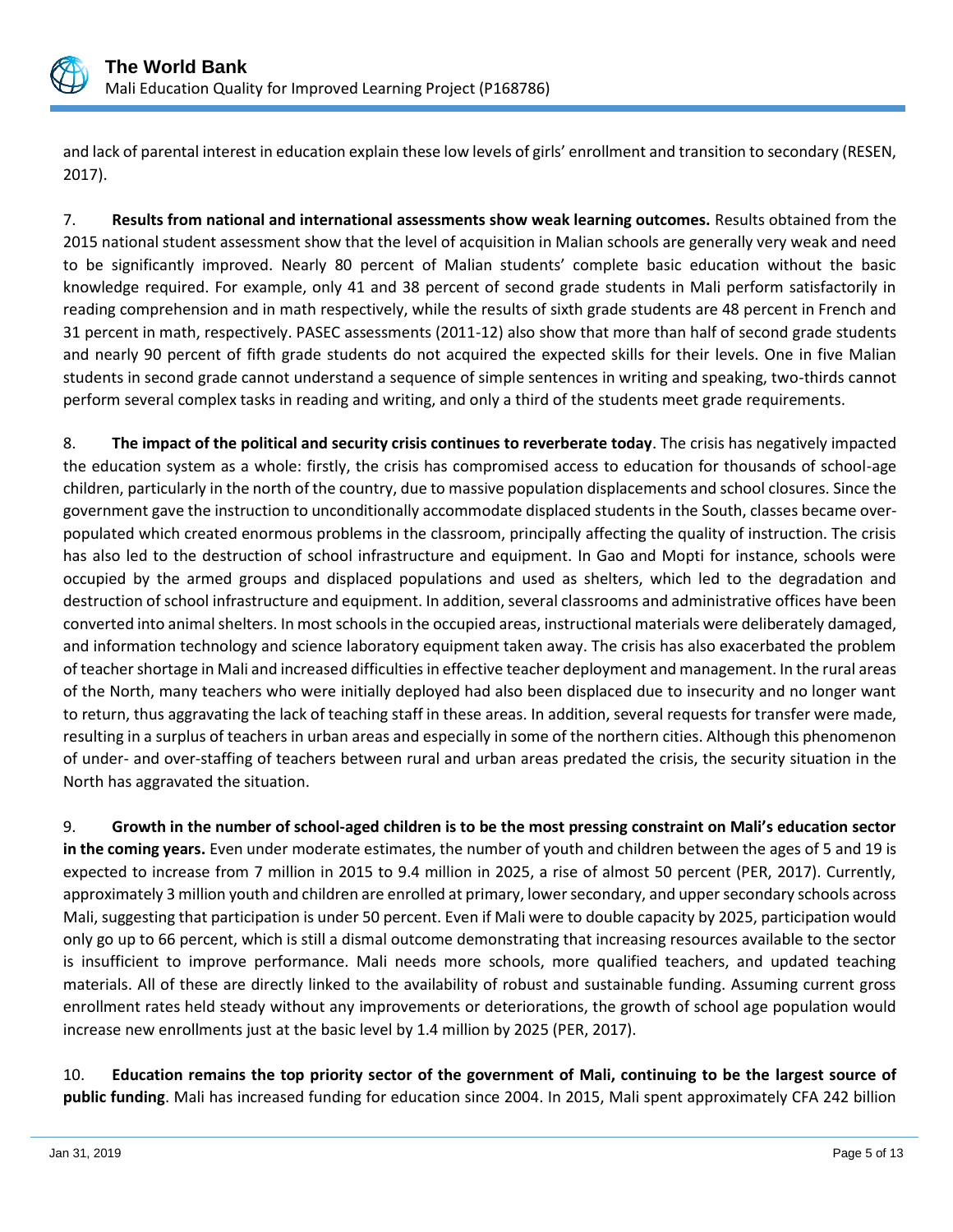

(roughly USD 504 million) of public resources on current and capital expenditures in education (PER, 2017). Public education expenditures have accounted for an average 4.8 percent of GDP since 2010. It bears mentioning that in 2012, while the overall government expenditure declined due to the political crisis, the share of education expenditure in GDP remained relatively stable. The Malian government chose to protect education expenditures during economic downturns and the most recent political crisis, despite cutting expenditures in other sectors even when international donors walked away. As a result, in 2012 the share of education expenditure in all government spending increased to 27 percent while in other years, public education expenditures in total public expenditure (excluding debt service) hovered around 20 percent. However, the poor performance of Mali's education sector continues to directly relate to funding shortages and weaknesses in public management. While the government carries the bulk of the burden in funding the operating expenditures, donors still play a very important role in supporting capital investments, especially at the basic level.

11. **Building on its resilience, in 2015, the Government introduced a reform of the education sector in line with the Sustainable Development Goals (SDG).** This reform underlies the long-awaited education sector plan and its ten-year Education Sector Development Program Second-Generation for 2019-2028 (*Programme Decennal de Développement de l'Education Deuxieme Generation,* PRODEC II) with the ultimate objective of improving the quality of education delivery through a revamping of the education sector as a whole. The program covers all levels of education, from early childhood to basic education to tertiary education and aims to improve access and quality and enhance the governance of the education system. Gender is a crosscutting theme of the program and would be a key element of this project. This program is being supported by all the relevant education stakeholders, including the donor community. The level of funding needed continues to be very high compared to the current capacity.

## **Key challenges facing the basic education sub-sector** *(le Fondamental)*

12. **Despite the Government's ongoing efforts and existing education-sector initiatives, important challenges persist related to the quality of education delivered, equity, and the overall management of the sector.** A 2017 sectoral evaluation noted that Mali continues to have some of the lowest education indicators in the region. The key issues in the education sector remain: (i) inadequate and inequitable access to the full cycle of basic education, particularly for girls and poor populations; (ii) low education quality as shown by limited low learning outcomes; and (iii) weak governance of the sector.

## 13. **More specifically, Mali needs to overcome the following key challenges in line with the priorities of PRODEC II which would be the central focus of the proposed GPE-funded project:**

14. *Unfinished access agenda***.** In 2015/16, the primary education GER and the completion rate have reached 77 percent and 58 percent respectively. In addition, an estimated 1.9 million primary school-age children are not in school, which represent nearly 40 percent of the primary school age population (2015/16). Both demand and supply factors explain this high rate of out-of-school population such as unaffordable costs of education to households, long distances to school, poor quality of physical facilities, high repetition, and lack of parental interest or perception that the existing education system does not lead to a job. Furthermore, high rates of chronic malnutrition and the low access to early childhood education mean that children also enter school poorly-prepared. As a result, learning outcomes are low and the poor quality of education provided is insufficient to compensate.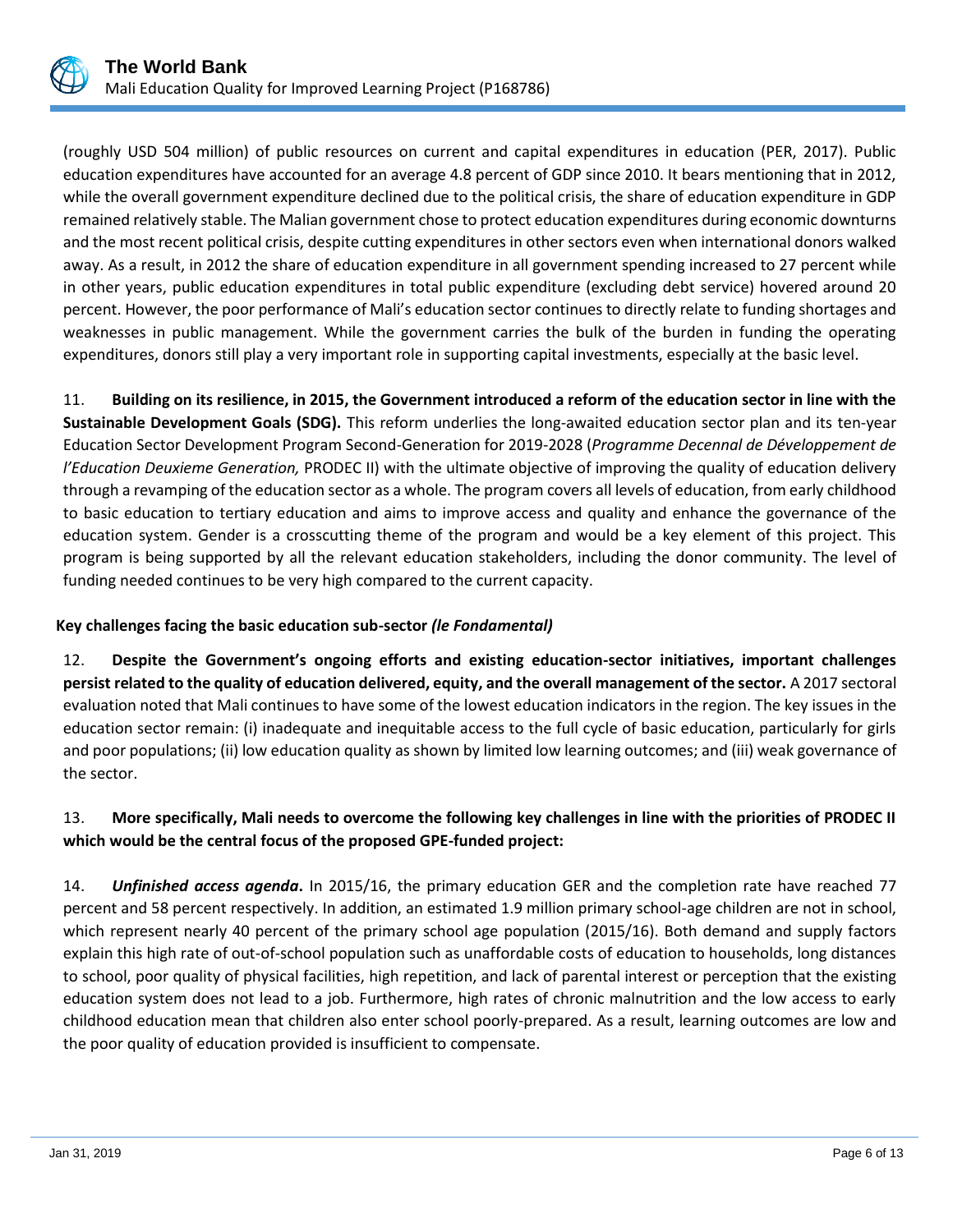

15. *Uneven access and participation*. Significant disparities exist in access and participation across regions. Urban children and youth are more likely than rural children and youth to enroll and attend school. As shown in Figure 4, the primary GER in Bamako was 90 percent during the 2013-2014 academic year—20 percentage points above the national average reported in administrative summaries (PER, 2017). Similarly, at the lower secondary level, Bamako reported a GER of 94 percent — nearly twice the national level. Access to lower secondary among rural children and youth was growing much faster until 2011; by this time Mali had closed 60 percent of the urban-rural gap at this level (the gap went down from 50 percentage points to 20 percentage points). In 2013, participation among rural children and youth reverted to its 2009 level, but urban children and youth continued to gain ground. As one moves North, the participation metrics decline rapidly. The three northern regions of Gao, Kidal, and Timbuktu, and the neighboring Mopti have always lagged behind the nation in participation measures. These regions have fallen even further behind since the crisis in 2012. For example, in Timbuktu, at the primary level, the gross enrollment rate declined from 59 percent to 31 percent, and in Gao, from 39 percent to 15 percent. In Kidal, the education sector has nearly collapsed. Koulikoro, which surrounds Bamako, has a primary GER that is only 5 percentage points behind Bamako, but lags by 37 percentage points at the lower secondary level. In fact, Bamako and Kayes were the only areas that did not experience a decline in participation since 2011.

16. *Great disparities across gender and household wealth*. The Malian education system is far more favorable towards male students and gender disparities are wider as one moves up the education ladder. At the primary level, the gender gap had been closing since 2001, however, this changed after the crisis (PER, 2017). Furthermore, enrollment increases progressively by household income. In 2011, the GER for children from the lowest income quintile was 56 percent at the primary level, 39 percent at lower secondary, and only 13 percent at upper secondary (PER, 2017). The poorer children did not benefit as much from the enrollment increases between 2001 and 2011. At the lower secondary level in particular, the GER for the poorest households went down to approximately 30 percent—a 10-point decline from 2011. The richest quintile had already achieved full primary access a decade prior and the rates remained around full access both in pre- and post-crisis periods.

17. **Insufficient classrooms and inadequate learning conditions.** Educational facilities are broadly inadequate. While there is only limited data on what actually happens in the classroom, an assessment of learning outcomes by civic organizations across Mali through the *Beekunko* Program (OMAES, 2014), which uses grassroots organizations to assess the basic reading and math skills of children aged 6-14, provides some insights. These grassroots assessments suggest that in about 12 percent of the classes observed on the day of the assessment, children were sitting on the floor, and in 18 percent of the classrooms, desks were holding more children than they are designed for. Desks were broken or in disrepair in 11 percent of the classrooms, and in one out of five classrooms, there was no schedule or timetable displayed for the children or the teacher. Similarly, only limited number of public schools have a school canteen, and few of them operate all year round. Moreover, Mali's education system faces a severe loss of instructional time as a result of teaching and learning conditions. A study concluded that students in Mali only benefited from 122 days of learning in 2009-10 out of a total of 172 official days planned by the MEAPLN, thus losing almost 30 percent of learning time. This is much lower than the median of Sub-Saharan Africa (SSA) (173 days) or the recommended annual 850-1,000 hours.

18. **Low numbers of and inadequate preparation of qualified teachers.** The insufficient number of teachers and low teacher training significantly hinder the success of Mali's education sector. Mali already has too few teachers and its teacher training capacity cannot meet the needs of the country. One study puts the projected needs at the basic education level at nearly 20,000 new teachers by 2020 (PER, 2017). This implies the country has to recruit 5,000 new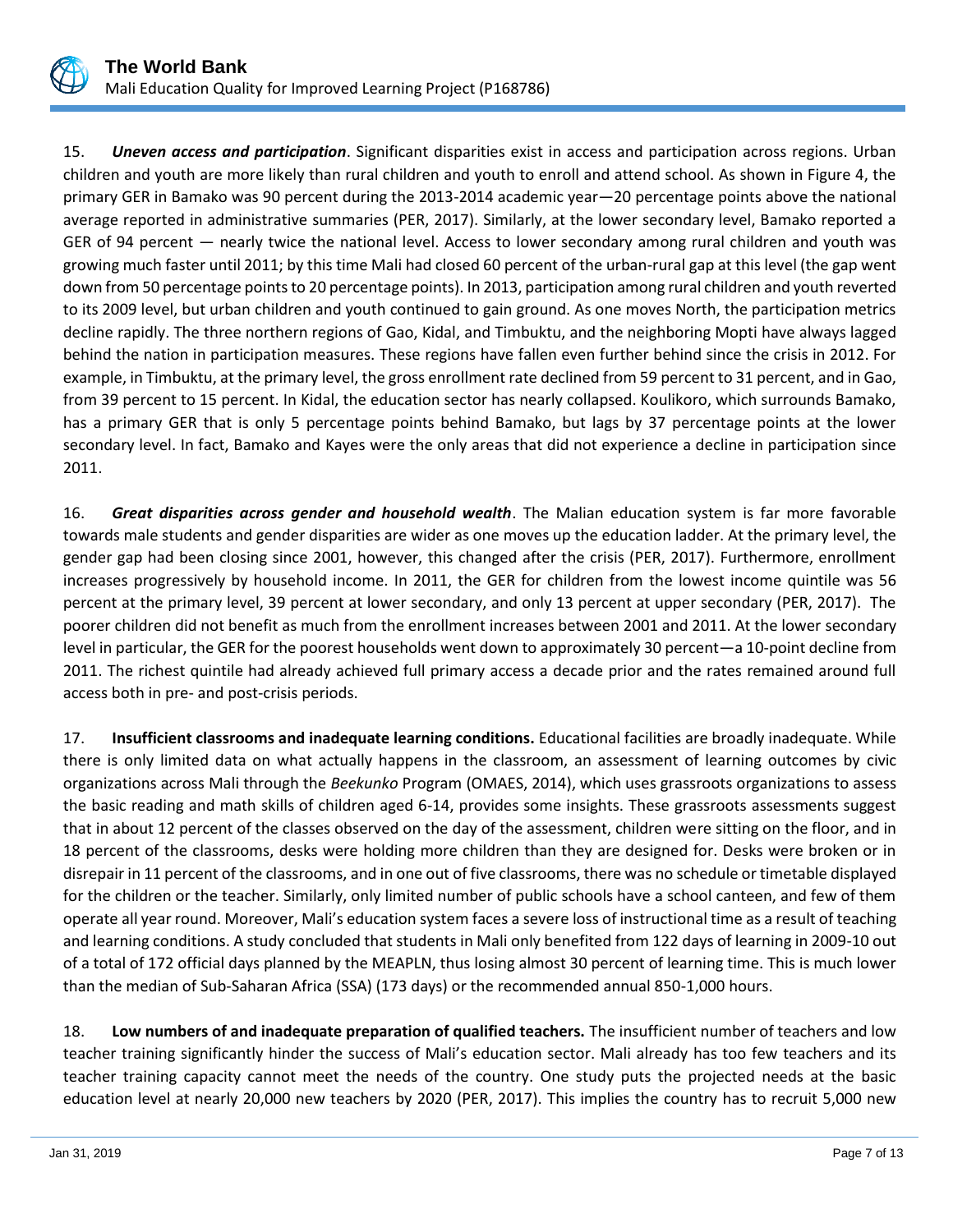

teachers every year. Its teaching institutes can only produce half of that. The training institutes are overcrowded and poorly managed, and still use curricula from 1980s. Territorial employment remains unattractive, particularly since the current system offer little incentives for serving in underserved areas. As a result, teacher quality is very low. This has been exacerbated by the very low entry level standards required by the teacher training institutes. Teachers are recruited after having completed a two-year teacher training (post-9th grade level) and after having passed the entrance examination to enter the civil service. With four years of training at the institutes, candidate teachers still have limited qualifications and incentive to become teachers. Moreover, once on the job, teacher absenteeism is also very high. The quality of the limited learning time available is adversely affected by a shortage of textbooks and other instructional materials and low teacher qualifications. It is not uncommon, however, to find teachers that have not mastered the content of primary level education.

19. **Weak French and math learning coupled with low literacy rates.** Overall mastery of science and math subjects is low. In math, 44 percent of the second graders show mastery of all skills, but many students cannot apply mathematical concepts beyond basic levels. Over a third of the students have difficulties in solving problems and in abstract thinking. Outcomes are even worse among older students: half the students at the end of their fifth-year lack basic skills in lowlevel math; the comparable rate for oral and written comprehension and writing is 16 percent. Among those students, only one in 10 have mastered all grade-appropriate skills in French and math. As illustrated by the increasing repetition rates and worsening schooling environment, it is likely that leaning outcomes have further decreased (CONFEMEN, 2014).

20. **Limited institutional capacity of decentralized entities.** The government has made tremendous efforts toward decentralization of school and sector management. Although the last law on decentralization which was approved in 1996 states roles and responsibilities for central and decentralized entities on paper, in practice however, responsibilities of local authorities are not always clear. For instance, some deconcentrated units of the Ministry of Economy, Finance, and Budget (*Ministère de l'Economie, des Finances et du Budget* — MEFB) and MEAPLN continue to carry out functions which are legally the responsibility of local authorities. As a result, the effective use of limited budget resources has been somewhat negatively affected by the centralization of the execution of some budget lines. In particular, the management of school funds has led to continued inefficiencies in the system with schools being deprived of essential teaching and learning materials. Managers of funds for school materials at the central level are often not aware of these schools' needs which have led to acquisition of materials which did not fully match schools' needs. In addition, the logistical problems related to the distribution of materials procured at the central level have been difficult and expensive to overcome.

#### Relationship to CPF

21. **Mali's current Country Partnership Framework (CPF, FY16-19) has three focus areas and the proposed project is fully aligned with its third focus area, which includes a key strategic objective to improve social services delivery and improve human capital development.** Moreover, the Systematic Country Diagnostic (SCD, 2015) for Mali rightly underlines the need to address low levels of human capital. The SCD identifies education as a key priority area for poverty reduction, shared prosperity and sustainability. Quality education is necessary to foster skills that are relevant to the labor market, including training for future teachers and administrators. Improving the educational level and employability of its mushrooming youth population are becoming increasingly important to aid the country in developing resilience to continuing political crisis, a largely untapped resource with the potential to raise the country's growth and productivity.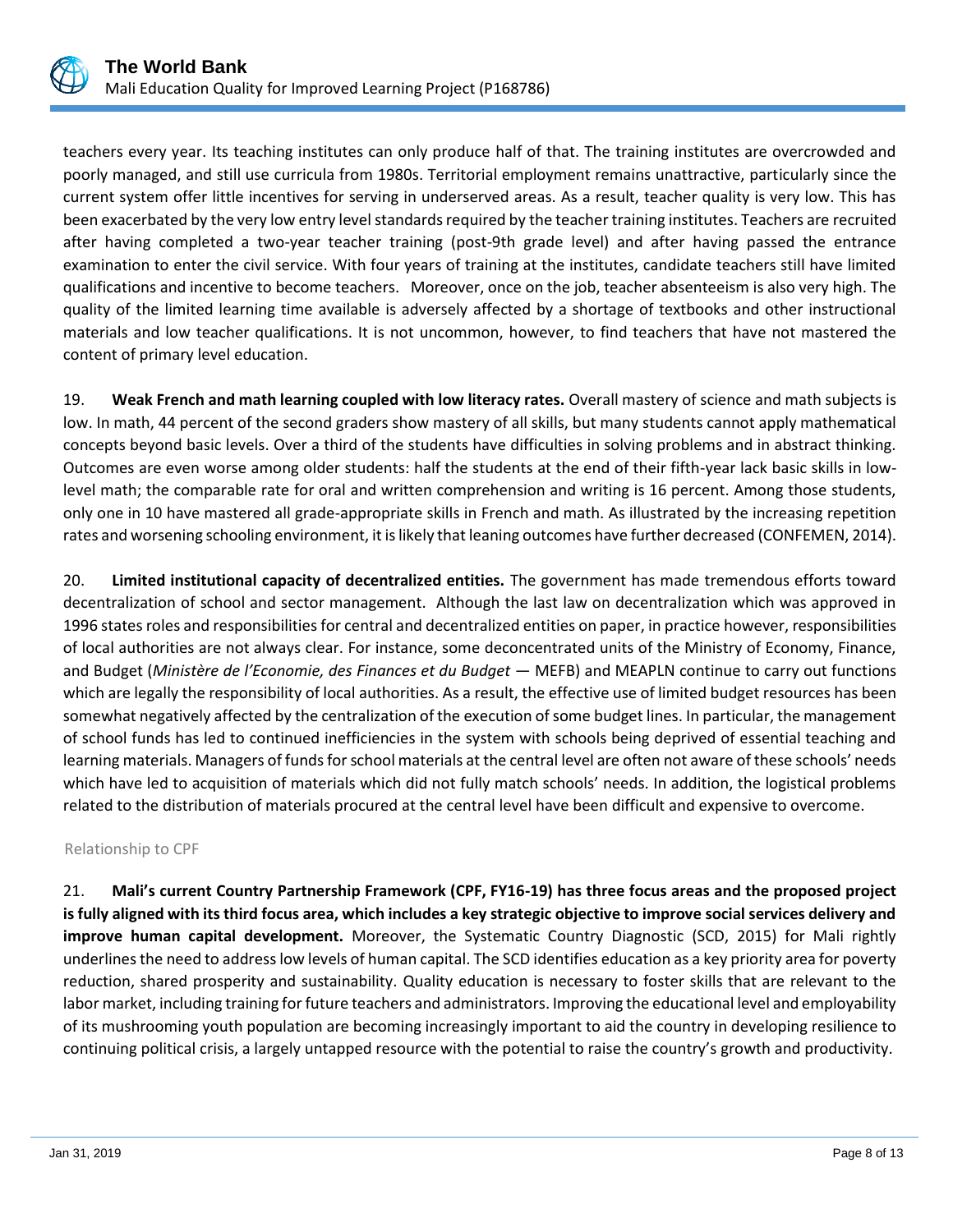

22. **The proposed project is also fully in line with the Government's vision as articulated in PRODEC II (2019-2028).** In the current post-crisis and insecurity context, the proposed project would also aim to ensure that students' basic needs are met allowing them to attend schools and learn. More specifically, building on ample literature on the positive effects of school feeding on the capacity to learn, school feeding interventions would be used as a productive safety net that can ensure the most vulnerable are given chances to improve their health, school attendance, and educational attainment<sup>3</sup>. In crisis and post-crisis situations such as in Mali, the provision of food to poor and food insecure people, and predominantly school children in food-insecure areas plays a critical role as a key safety net. Given that education has a high rate of return on investment for each year of education completed, increased educational attainment could have a significant and positive impact on poverty alleviation.

## **C. Proposed Development Objective(s)**

The project development objective is to increase equitable access to the second cycle of basic education in underserved regions, to improve teaching and learning conditions in basic education, and to enhance the resilience of the education system, with a focus on girls

#### Key Results (From PCN)

- 23. Progress towards meeting the PDO would likely be measured through the following key results indicators:
	- Number of additional female and male students enrolled in lower secondary education in targeted areas
	- Percent increase of students who, by the end of Grade 2 (CP2), have achieved satisfactory scores in reading and math in targeted areas (disaggregated by gender)
	- System established to regularly assess student performance in the classroom in targeted areas
	- System put in place and functional to ensure continuous education delivery in targeted conflict areas

24. The final selection of PDO and intermediate indicators and targets for the proposed project would be defined further during the consultative project preparation process.

#### **D. Concept Description**

25. The Project would support the implementation of the new PRODEC II (2019-2028) and its design consists of a holistic approach to improving quality basic education. Based on the principles of selectivity and complementarity with ongoing operations financed by the Bank and other development partners in the sector, the proposed project would focus on the basic education sub-sector (*Le Fondamental*) while also supporting other sub-sectors that are critical to improving foundational skills (i.e. early childhood education and higher education with regards to teacher training). It is also expected that the project would be combined with the Mali Secondary Education Support Project currently under preparation for increased economies of scale and a more efficient project implementation. The project would complement ongoing efforts to improve the quality of education service delivery in Mali fully in line with the Government sub-sector priorities and would address: (i) access to equitable basic education with a focus on the most marginalized, namely girls and disadvantaged children in underserved areas; (ii) quality of basic education with a particular attention to science and mathematics teaching; (iii) provision of pre- and in-service teacher training; and (iv) institutional resilience

 $\overline{a}$ 

<sup>3</sup> Bundy, D., Burbano, C., Grosh, M., Gelli, A., Jukes, M., & Drake, L. (2009). *Rethinking School Feeding: Social Safety Nets, Child Development, and the Education Sector.* Washington, D.C.: World Bank.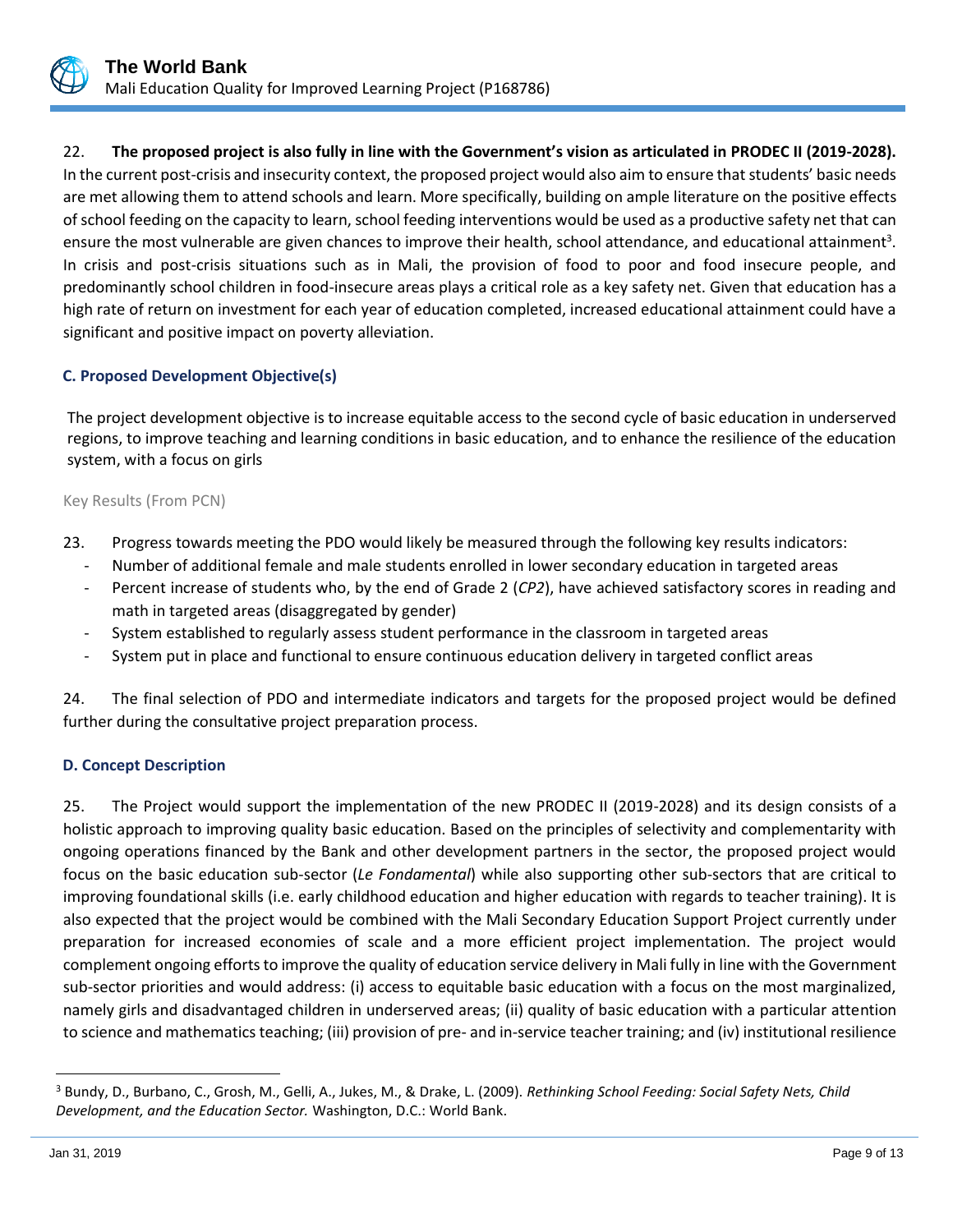

and strengthening of education service delivery systems both at national and decentralized levels. In terms of coverage, the project would be national in scale even though some sub-components would be targeted towards select underserved areas for greater efficiency, equity, and in line with existing demand for basic education.

26. The project is designed in close collaboration with education sector development partners, particularly those involved in the local education group (LEG) and the civil society. This inclusive approach is not only consistent with the guidelines and principles of the GPE which finances the operation, but also with the Government's coordinated arrangements and efforts to harmonize its education sector support.



27. The project would also support a series of promising innovations through the use of targeted and cost-effective smart solutions to improve the quality of teaching and learning. Evidence-based technological tools will be used across the education system, and more specifically at student, teacher, and system levels as described in Box 1.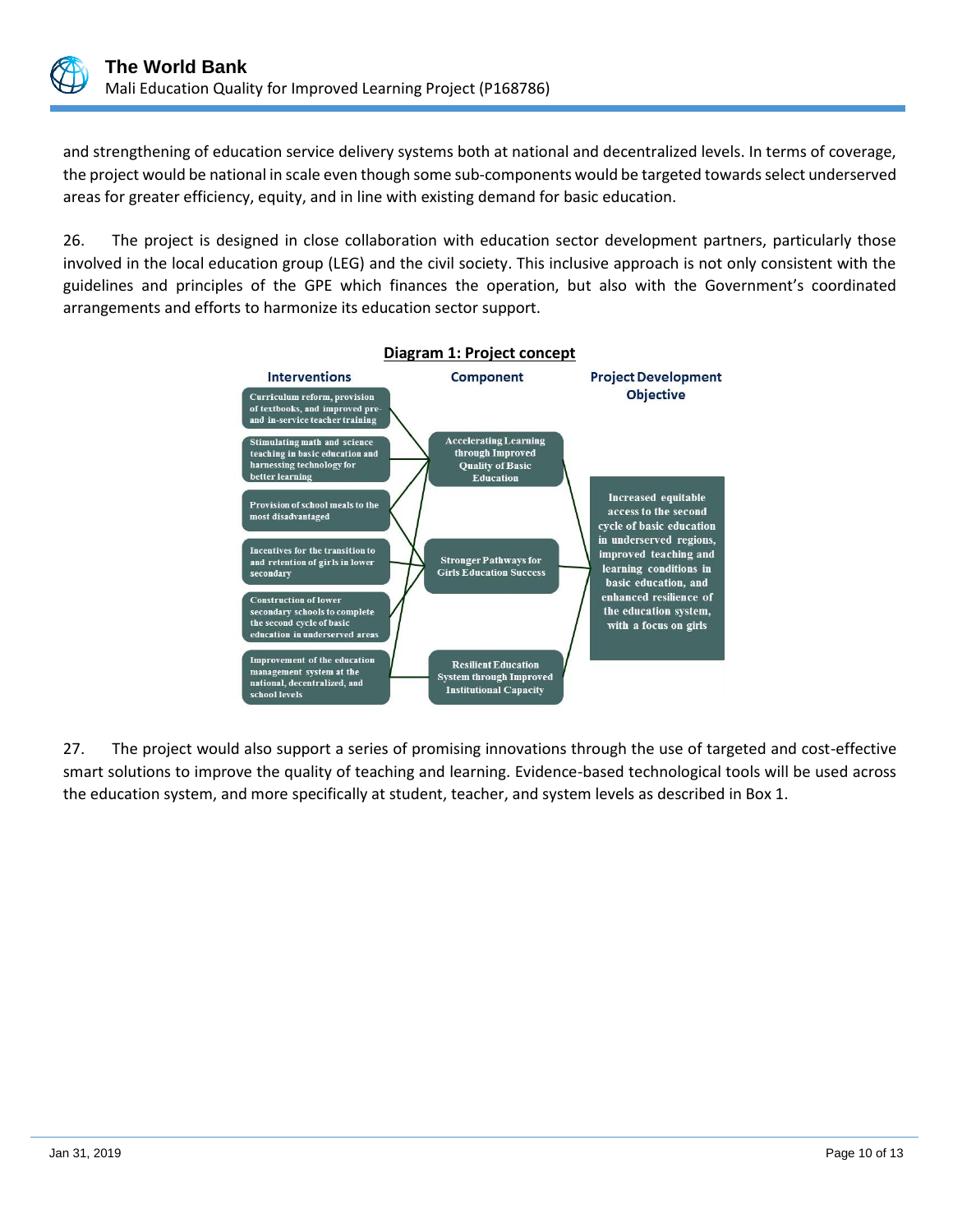

#### **Box 1. Harnessing Technology for More and Better Learning**

| Student level                                                                                                                                                                                                                   |
|---------------------------------------------------------------------------------------------------------------------------------------------------------------------------------------------------------------------------------|
| •Initiation to Science, Technology, Engineering, and Mathematics through the development of robotics: finding local solutions to local problems<br>through science and technology ( <i>MaliRobots</i> )                         |
| •Student performance tracking: using digital solutions to regularly collect and analyze detailed information on what students have learned in the<br>classroom for providing remedial education                                 |
| <b>Teacher level</b>                                                                                                                                                                                                            |
| •Remedial education to students with learning difficulties through the Paquet Minimum Axe sur la Qualite (PMAQ): using low-cost technological<br>tools for teachers to effectively identify students who need such support      |
| . Distance learning programs for community-based early childhood educators                                                                                                                                                      |
| •Digital innovations for schools in crisis: distance training programs for community-volunteers in conflict affected areas to address school closure                                                                            |
| •Integration of the existing computerized teacher training monitoring system into a harmonized Education Management Information System<br>(EMIS)<br>System level                                                                |
| . Technology-based school feeding tracking system: expanding the digital monitoring application developed for the school feeding programme,<br>primarily verifying attendance of the participating children (Real Time Data)    |
| •Technological solutions to ensure the convergence of the multiple data systems scattered in the different departments and units within the<br>Ministry of Education into a holistic and integrated EMIS (Actionable Analytics) |
| •Geo-Enabling for Monitoring and Supervision (GEMS): using simple and low-cost technology for remote supervision, and monitoring and<br>evaluation                                                                              |
| •Iterative Beneficiary Monitoring (IBM): improving project efficiency and increasing beneficiary satisfaction and engagement through the collect<br>of data from direct beneficiaries for timely course correction              |

28. The project would consist of three components and related sub-components are described below:

29. **Component 1: Accelerating Learning through Improved Quality of Basic Education (US\$22 million).** This component aims to improve the quality of basic education by directly supporting activities enhancing the inadequate teaching and learning conditions in public schools and promoting science and math teaching. The component would consist of three sub-components, fully responding to the Government's request for a comprehensive approach in addressing quality of basic education.

## *Subcomponent 1.1. Curriculum Reform and Instructional Materials* **(US\$8 million)** *Subcomponent 1.2. Equipping Teachers and Building School Networks for Improved Results (US\$8 million) Subcomponent 1.3. Harnessing Technology for Improved Learning (US\$6 million)*

30. **Component 2: Building Stronger Pathways for Girls Education Success (US\$18 million).** This component would directly respond to the unfished access agenda and address the critical challenges of the low enrollment, transition, and retention of girls in lower secondary (*Second cycle du Fondamental*). The component would also include school health and nutrition programs in line with the education sector's post-crisis recovery efforts. The component would consist of two sub-components, aligned with the Government's priority focus areas as highlighted in the education sector plan.

*Subcomponent 2.1. Improved Conditions for Girls Participation and Completion of Basic Education (US\$14 million) Subcomponent 2.2. Incentivizing Transition and Retention of Girls in Lower-Secondary Schools (US\$4 million)*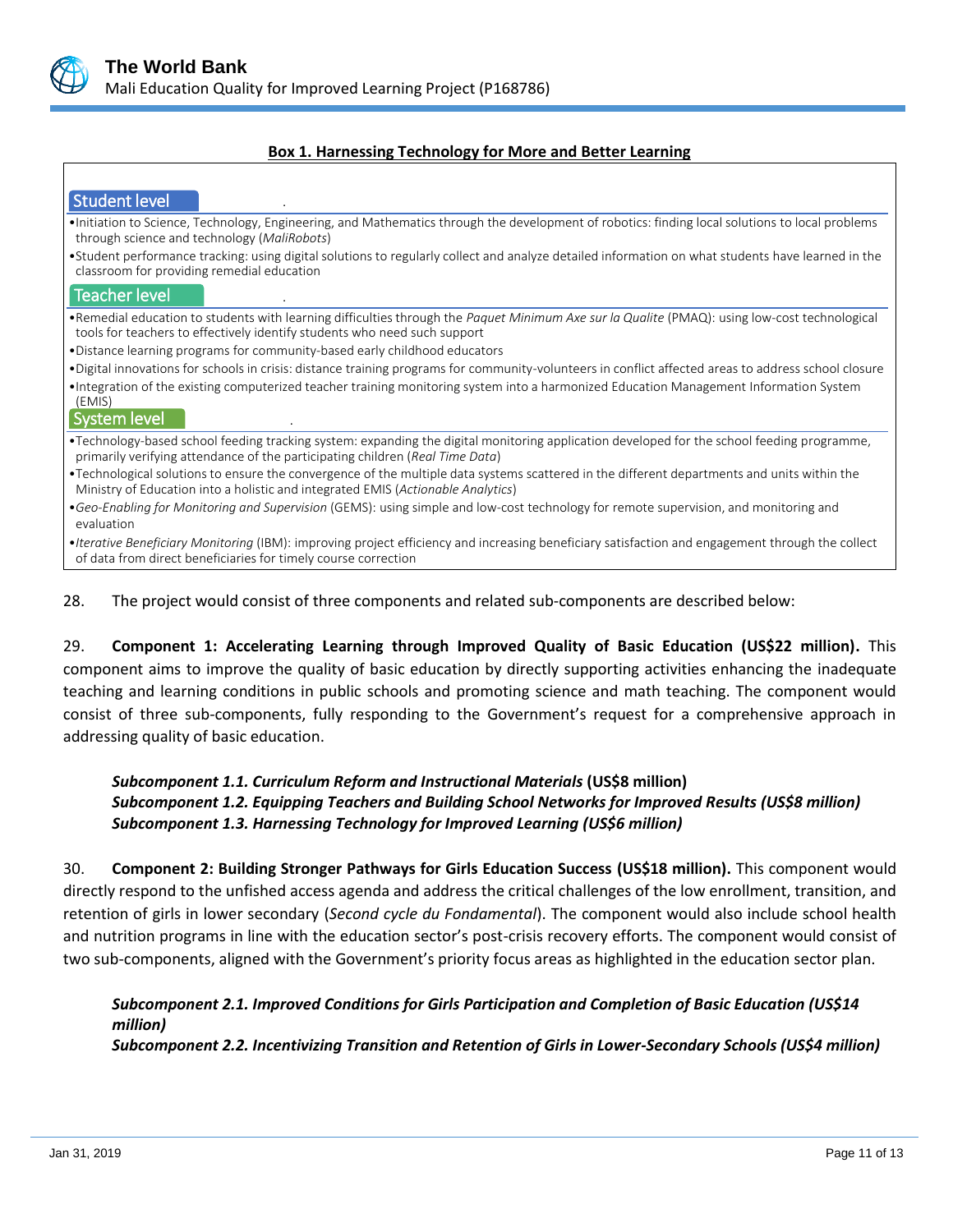

31. **Component 3: Strengthening the Resilience and Governance of the Basic Education System (US\$5.7 million).**  This component aims to strengthen decentralized education management system, institutional capacity and monitoring and evaluation (M&E) system as well as project management. The component consists of three sub-components:

*Subcomponent 3.1. Community Innovations for Improved Resilience and Better School Management Subcomponent 3.2. Actionable Analytics for Improved Data-Based Decision Making Subcomponent 3.3. Project Management*

Legal Operational Policies  **Triggered?** Projects on International Waterways OP 7.50 No No No No Projects in Disputed Areas OP 7.60 No. 2012 12:00:00 No. 2012 12:00:00 No. 2012 12:00:00 No. 2012 12:00:00 No.

Summary of Screening of Environmental and Social Risks and Impacts

The environmental and social risk and impacts likely to be generated from the project activities are sitespecific, limited in number and can be mitigated with measures that are readily identifiable.

**Note** To view the Environmental and Social Risks and Impacts, please refer to the Concept Stage ESRS Document**.**

#### **CONTACT POINT**

#### **World Bank**

Adama Ouedraogo Senior Education Specialist

#### **Borrower/Client/Recipient**

Republic of Mali

#### **Implementing Agencies**

Kinane AG Gadeda Kinane AG Gadeda General Secretary kin959ag1@gmail.com